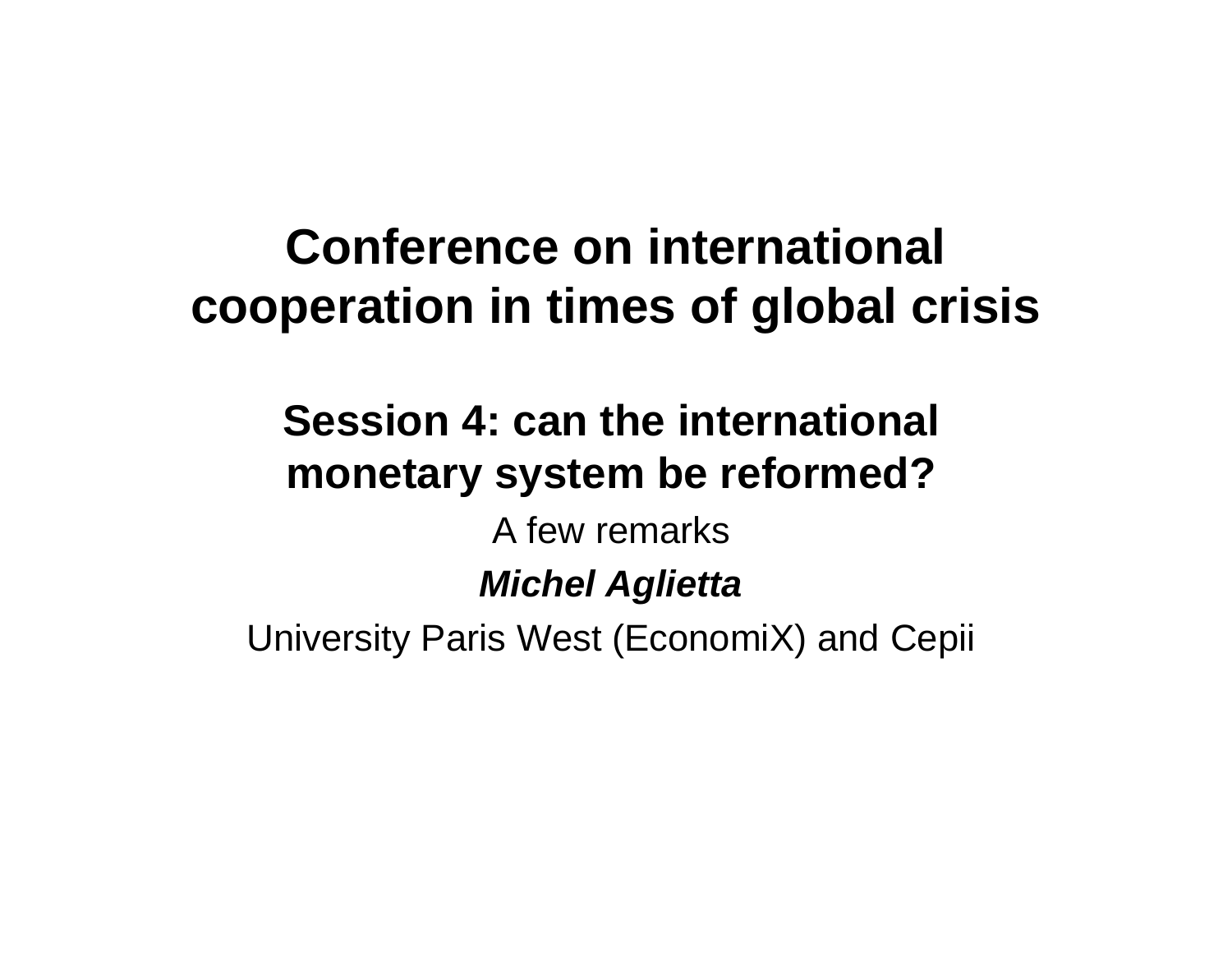## **Some basic topics**

- To what extent is the present-day IMS flawed?  $\bullet$
- How irreversibly will the global financial crisis impact the IMS?  $\bullet$
- What is the teaching of Mundell's dilemma for the balance of  $\bullet$ conflicting national interests?
- Which prospects for the medium term?  $\bullet$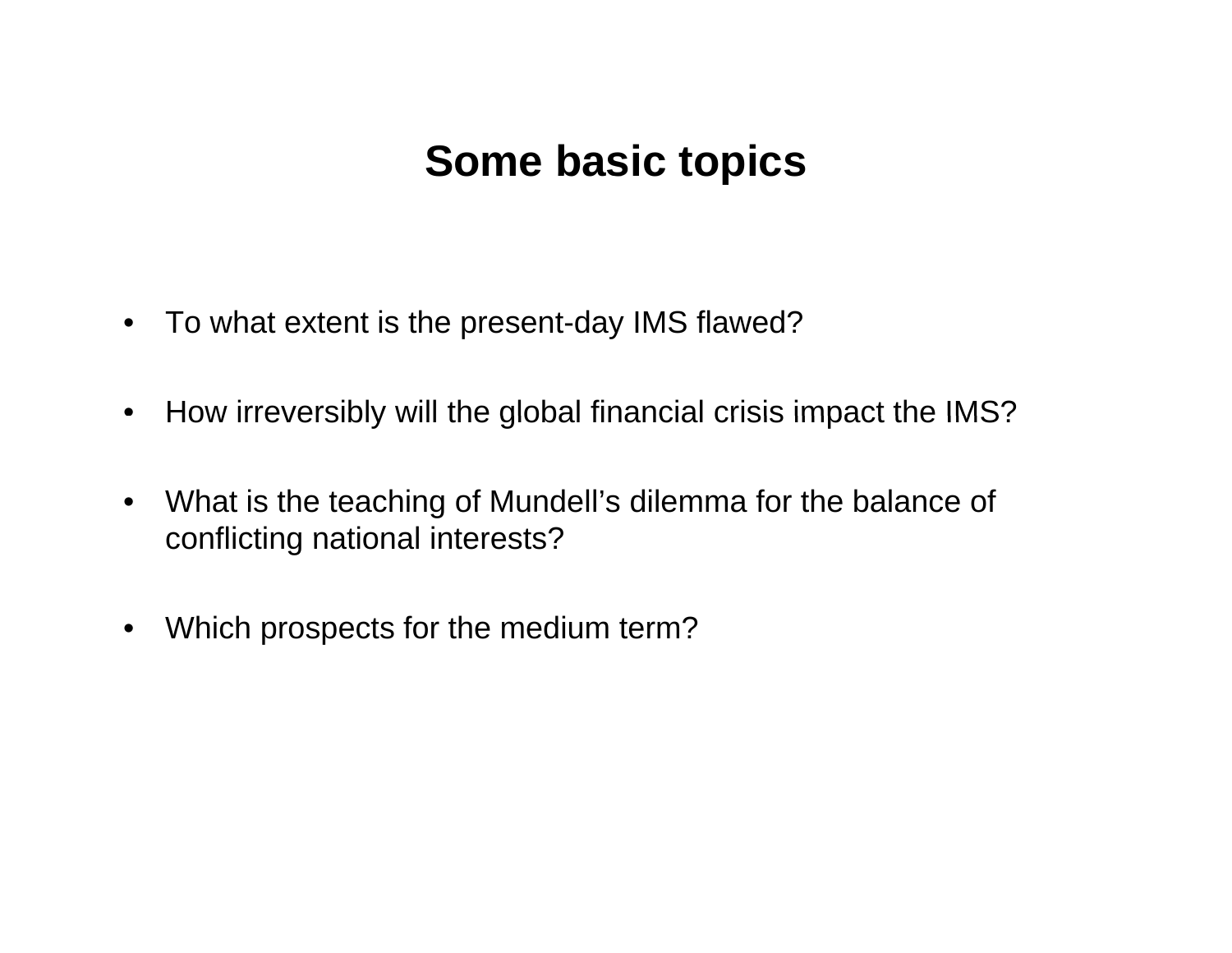# **The IMS is a semi-dollar standard**

### •**A hybrid system:**

- A small number of currencies have flexible exchange rates and completely open capital markets. Their dollar exchange rates fluctuate partly according to economic fundamentals, partly with portfolio diversification of institutional investors, and partly with the speculation of market dealers
- A majority of currencies have capital controls and heavy managed exchange rates against the US dolla r

#### •**The worst of both worlds:**

- High instability of exchange rates between convertible currencies
- Accumulation of financial disequilibria with balance of payment polarization magnified by volatile capital flows leading to massive expansion of dollar reserves and world liquidity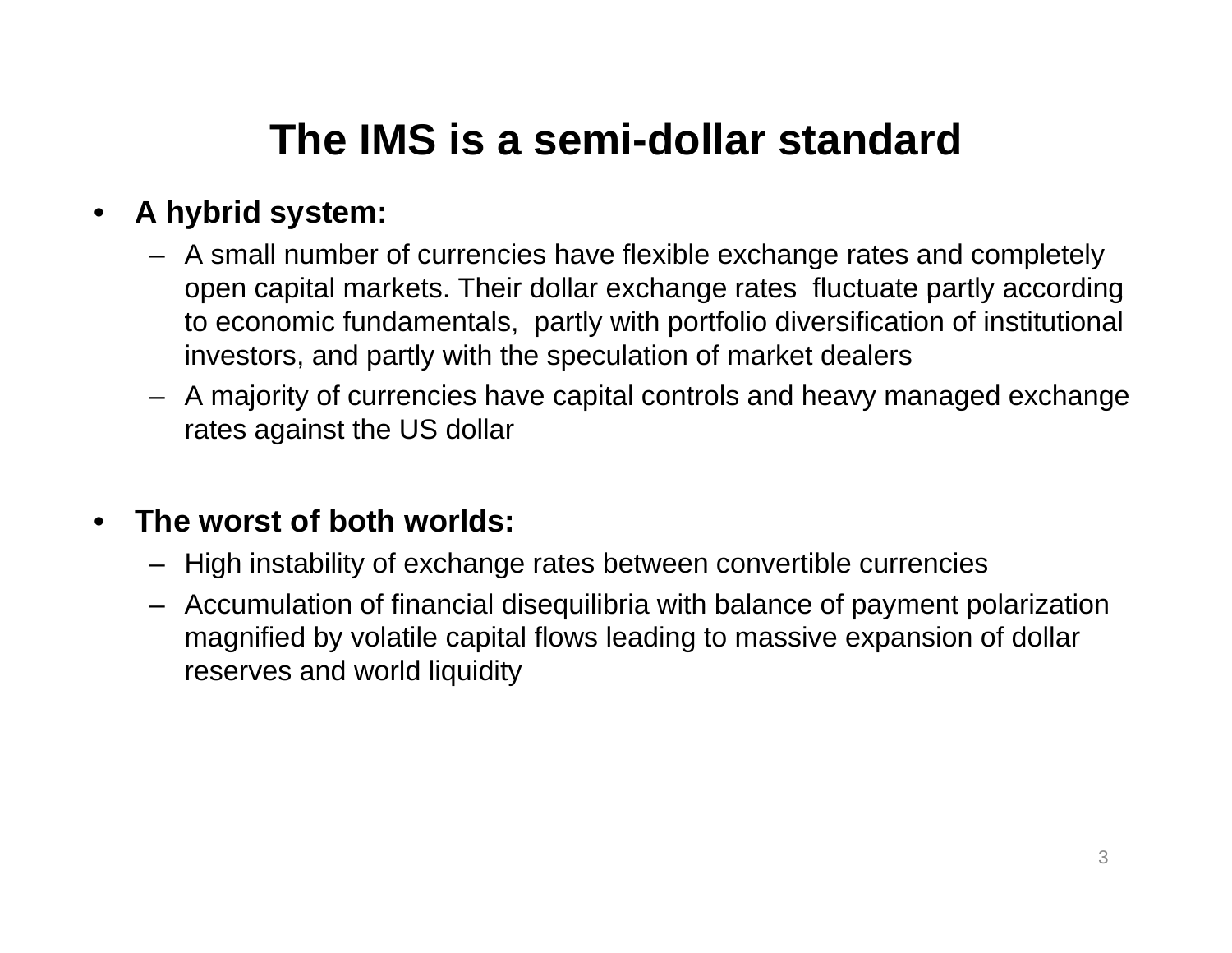## **Large changes in real effective exchange rates**…

• Huge and persistent cycles for the main convertible currencies in real effective terms. The dollar depreciated 25% between Q4 2002 and Q2 2008



•The Yuan appreciated 20% between Q2 2005 and Q2 2010

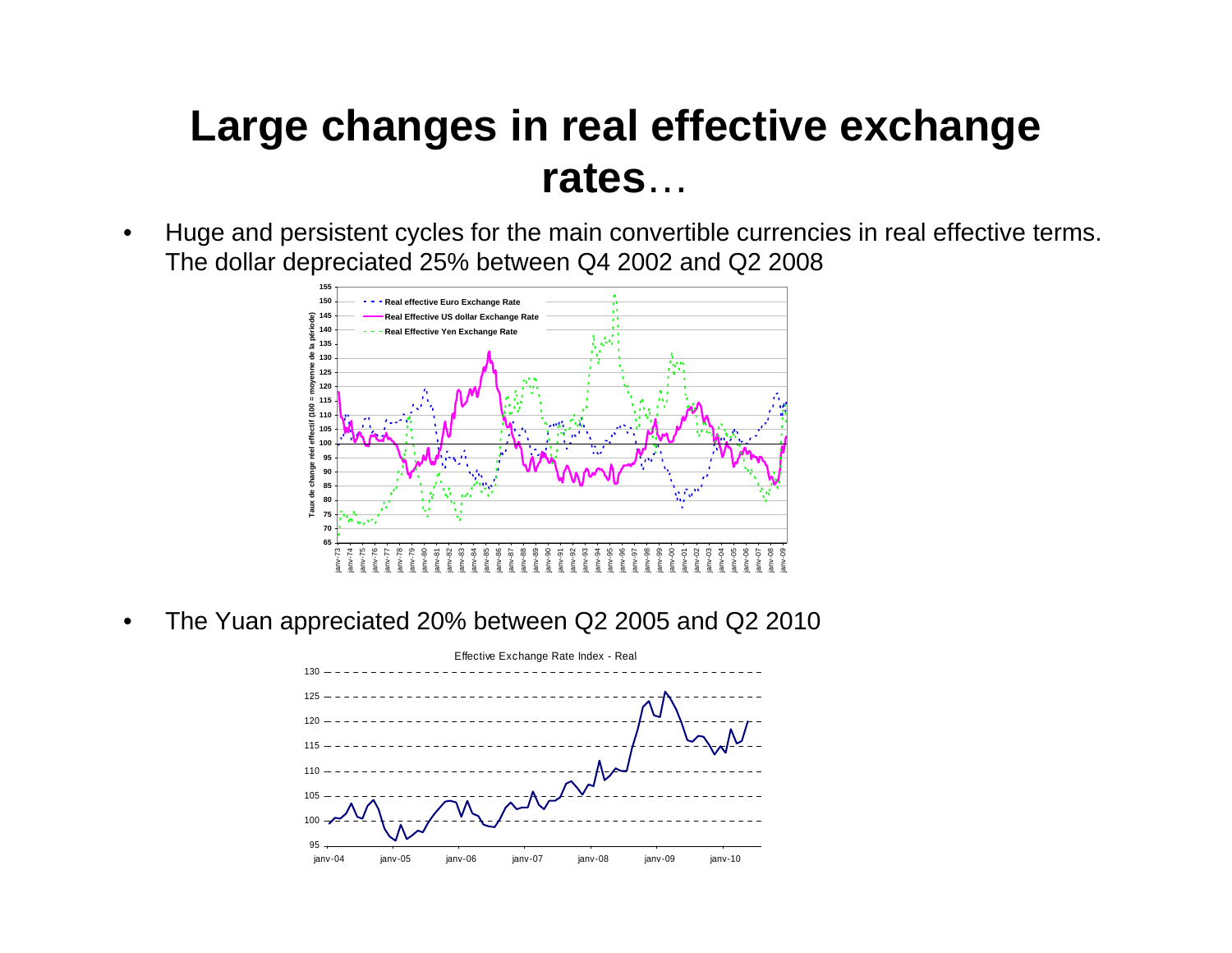## ...have had little bearing on saving investment imbalances and world liquidity explosion

The US deficit has massively deteriorated between 2002 and 2008  $\bullet$ Sources and uses of world saving (net financial balances as % GDP)

| Countries or regions | Average | Average   | 2006    | 2008    | 2009    |
|----------------------|---------|-----------|---------|---------|---------|
|                      | 1987-94 | 1995-2002 |         |         |         |
| Advanced countries:  | $-0.7$  | $-0.1$    | $-0.6$  | $-1.5$  | $-1.5$  |
| US                   | $-2.7$  | $-2.3$    | $-4.3$  | $-5.6$  | $-4.9$  |
| Euro Zone            | na      | $+0.6$    | $+0.5$  | $-0.7$  | $-0.4$  |
| Japan                | $+2.5$  | $+2.4$    | $+3.9$  | $+3.1$  | $+4.0$  |
| New Asian Indus.     | $+4.7$  | $+3.4$    | $+5.5$  | $+4.5$  | $+4.7$  |
| countries            |         |           |         |         |         |
| Dev and emerging     | $-2.1$  | $-0.5$    | $+5.2$  | $+3.9$  | $+4.7$  |
| countries:           |         |           |         |         |         |
| Africa               | $-1.2$  | $-1.5$    | $+5.5$  | $+2.8$  | $+3.1$  |
| Latin America        | $-1.4$  | $-2.8$    | $+1.6$  | $-0.8$  | $-1.1$  |
| <b>Emerging Asia</b> | $-2.0$  | $+0.8$    | $+5.9$  | $+5.8$  | $+5.4$  |
| <b>CEEC</b>          | $-2.9$  | $-3.3$    | $-6.6$  | $-8.0$  | $-6.7$  |
| Middle East          | $-5.5$  | $+3.3$    | $+21.4$ | $+19.1$ | $+22.8$ |
| Russia and CIS       | na      | $+3.8$    | $+7.1$  | $+4.7$  | $+5.4$  |

World liquidity growth correlated with accumulation of foreign exchange  $\bullet$ reserves up to the crisis Figure 2. World monetary base and foreign exchange reserve (y-

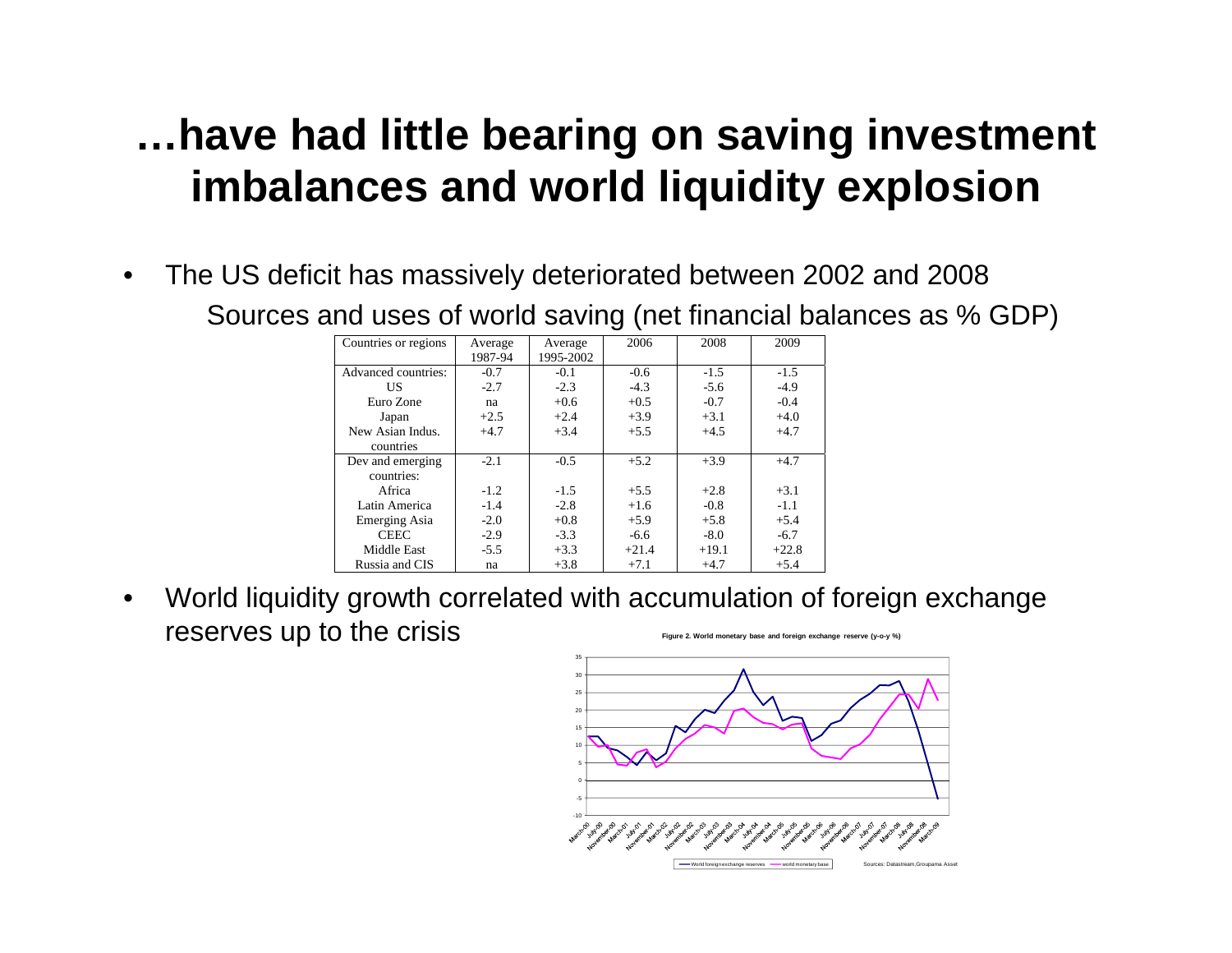### **Changing pattern in international trade and regional integration**

- $\bullet$  **Export-led growth to Western advanced countries will no longer be the main driver of catching-up**:
	- Post-crisis Western growth is going to be modest for considerable time
	- The distortions induced by that pattern of growth must be corrected by structural change in income distribution and structures of production
	- Quest for security of supply in primary resources will become predominant for high-flying countries
- $\bullet$  **Gl b li ti i tti l l i d o alization is getting less polarize** :
	- Enhanced regional integration in Asia and to a lesser extent Latin America
	- Diversification of trade links between emerging market countries
- $\bullet$  **The semi-dollar standard does not fit well with a polycentric world compounded of large open economic regions**
	- A move towards convertibility of the currencies of large emerging countries
	- The need of a renewed international governance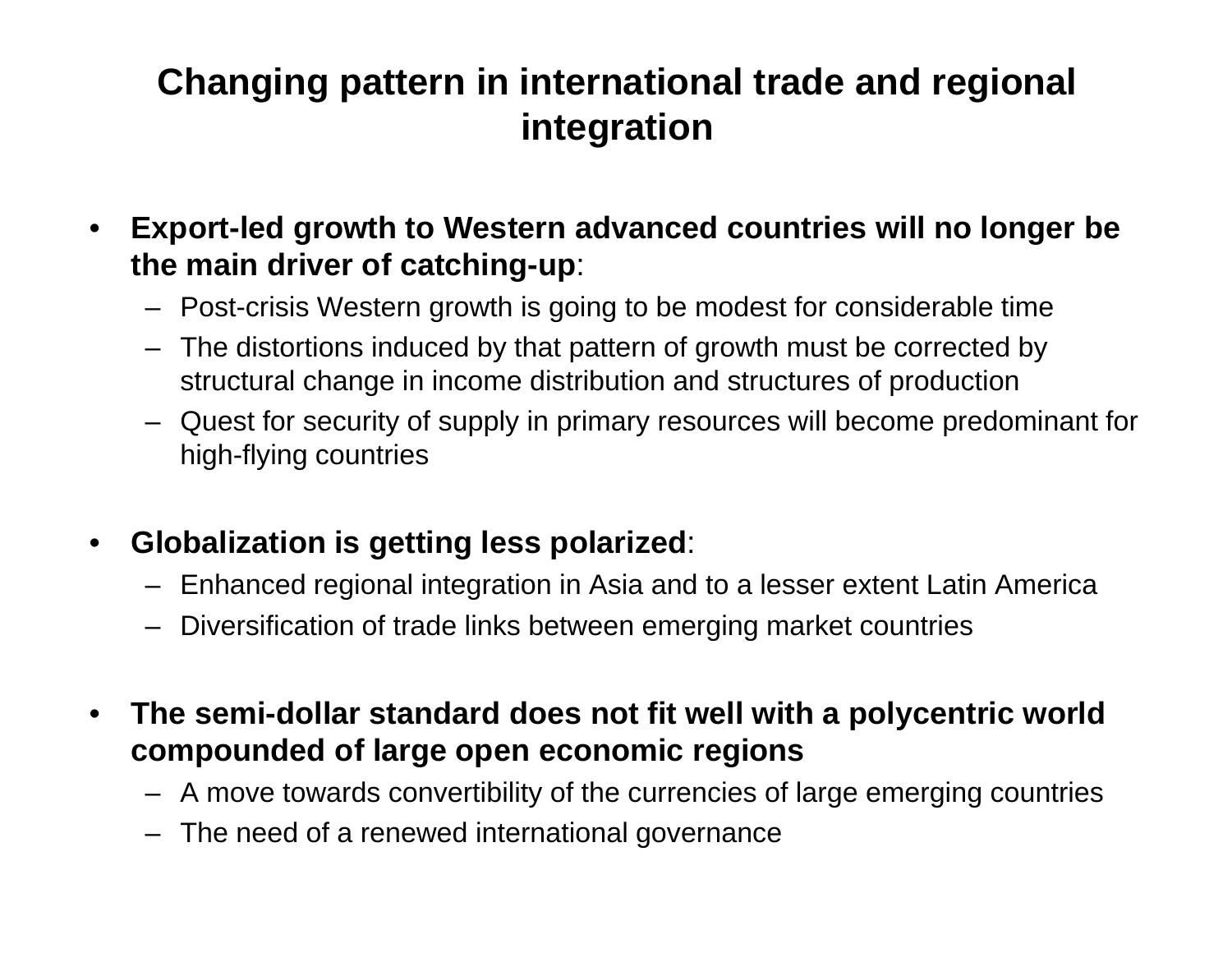# **The long route to Yuan convertibility**

### $\bullet$ **Why a new exchange rate regime?**

- *Domestic reasons*: boosting household purchasing power, reducing import costs of primary commodities, inducing upgrading in production
- *Foreign reasons*: enhancing convertibility to establish the Yuan as a vehicle currency for intra-Asian trade centered on China, developing the Chinese bond market

### $\bullet$ **Likely exchange rate regime**

- *Managed currency*: undisclosed basket, daily band (+-0.5%), discretionary fixing of central rate each day to create two-way risk for speculators
- *Intervention and cooperation*: massive potential FX reserves to be committed, swap agreements with ASEAN+3 central banks to preserve consistency in exchange rates in the region
- *Capital account opening*: QFIs authorized to invest Yuan holdings on the interbank domestic market and foreign trade partners permitted to hold transaction balances to settle intra-re gional trade in Yuans.
- *HK will become the world financial center in trading and investing xeno-Yuans*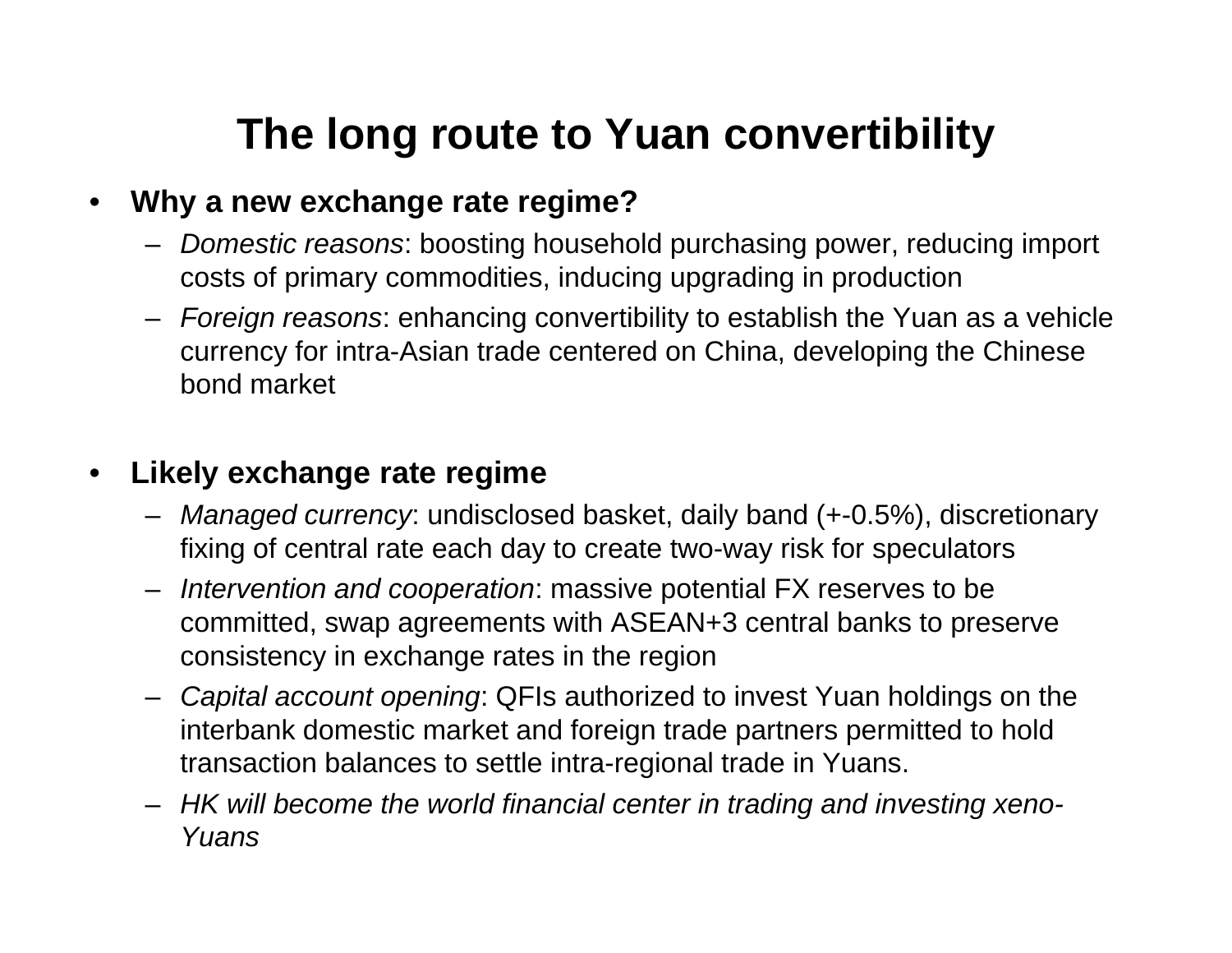# **Problems of a polycentric system**

- $\bullet$  **The public good character of international money**:
	- Providing adequate liquidity to international trade and finance
	- Providing an international mechanism to smooth correction of international imbalances before they become entrenched
- • **Designing the system to deliver the public good**. Impossibility to combine:
	- Deep globalization/ Financial stability/ Conflicting national preferences
	- The failed Washington Consensus doctrine: enforcing deep globalization under the false belief of self-regulating markets at the expense of financial stability

#### $\bullet$ **Need to compromise between**:

- $-$  A feasible degree of globalization / robustness of domestic financial systems
- Compatible national regulation of financial systems
- Acceptance of international governance institutions / national sovereignty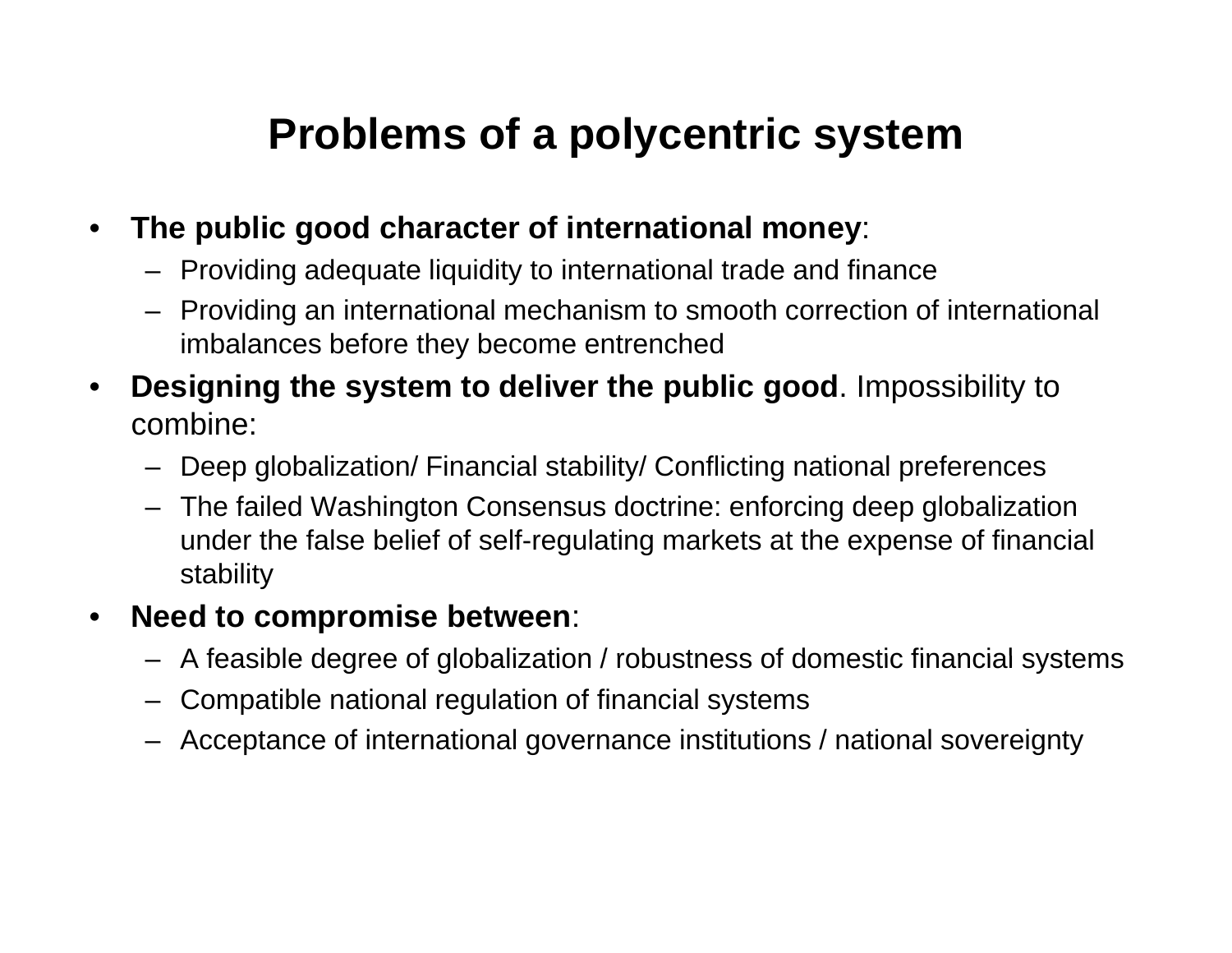### **Possible international monetary regimes and impact of globalization**

**Mundell triangle** A  ${\rm C\,80}$ BaOc = Dominance of strict exchange rate rules and high capital mobility  $CaOb =$  Dominance of flexibles exchange rates and high capital mobility J 71C 05 AbOc = Dominance of capital controlsMana ger exchan g g ge rates <sup>F</sup> <sup>71</sup>Fr 71 With the Corporation of the Corporation of Germany of Germany of Germany of Germany of Germany of Germany  $c \times$  by  $\lambda$  b Ger Germany LASSES China C $Ger 71$ Ger 71O FranceFr Japan JUS United States EZ Euro Zone C 08US 71 J 08EZ 08B  $\mathsf{C}% _{M_{1},M_{2}}^{\alpha,\beta}$ US 08a

Perfect capital mobility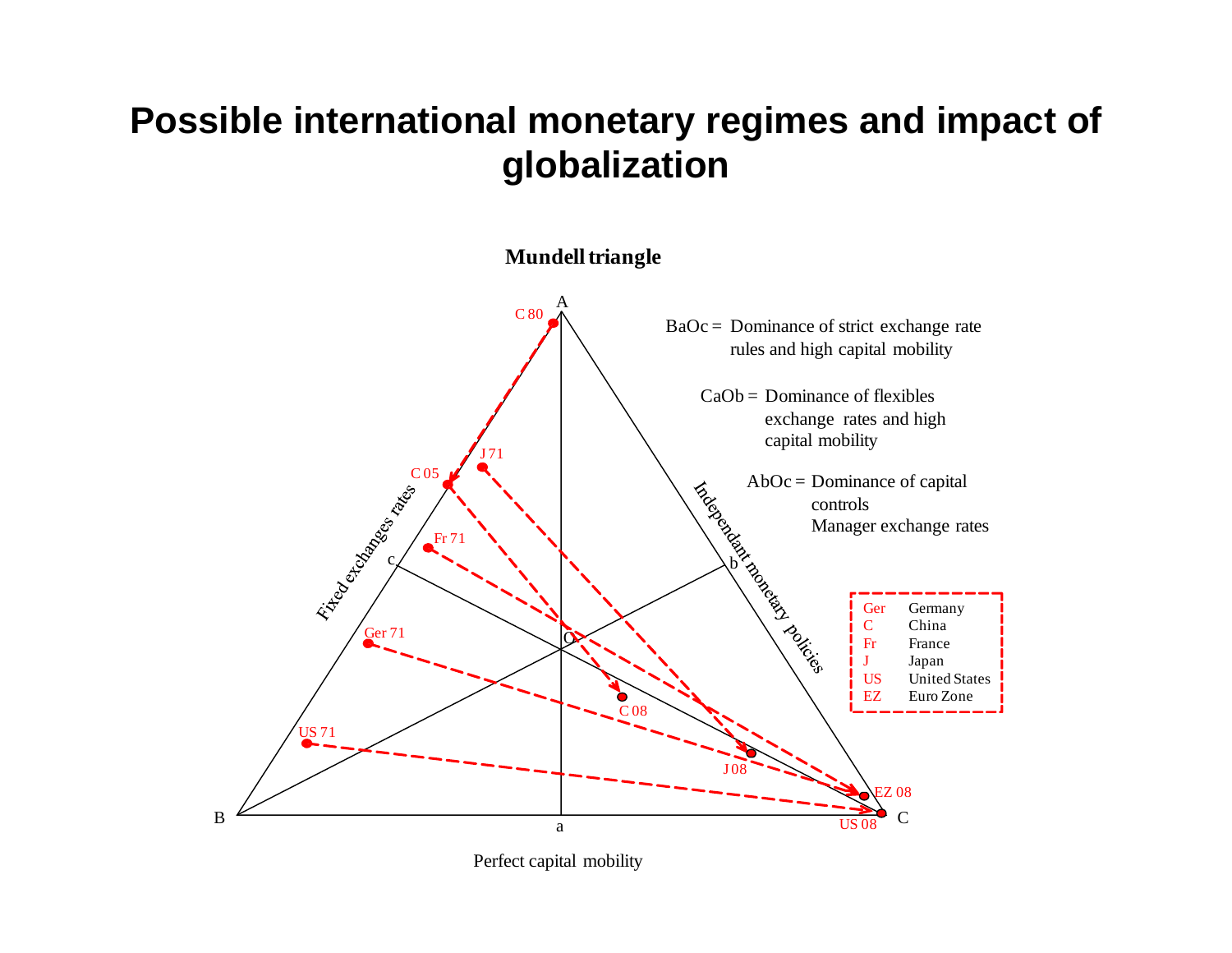# **Overhauling the governance of the IMF**

- • **Objective of overall financial stability supportive of central bank implementation of macro prudential regulation:**
	- More emphasis on early warning indicators of systemic risk because there is  $\,$ no such thing as efficient capital market and perfect market liquidity
	- Feeding a multilateral dialogue among G20 governments on macroeconomic imbalances

#### $\bullet$ **Redistributing powers and responsibilities:**

- Merging Euro zone quotas will give monetary sovereignty to the Euro, will increase the political influence of Europe and will release at least 12 to 15% of quotas
- Reallocating the released quotas to emerging and developing countries
- Repealing the ability of a single country to veto decisions at a qualified majority
- Opening the designation of the executive Director
- Transforming the Executive Committee into a decision-making body composed of high-level financial officials meeting once a month + emergency events